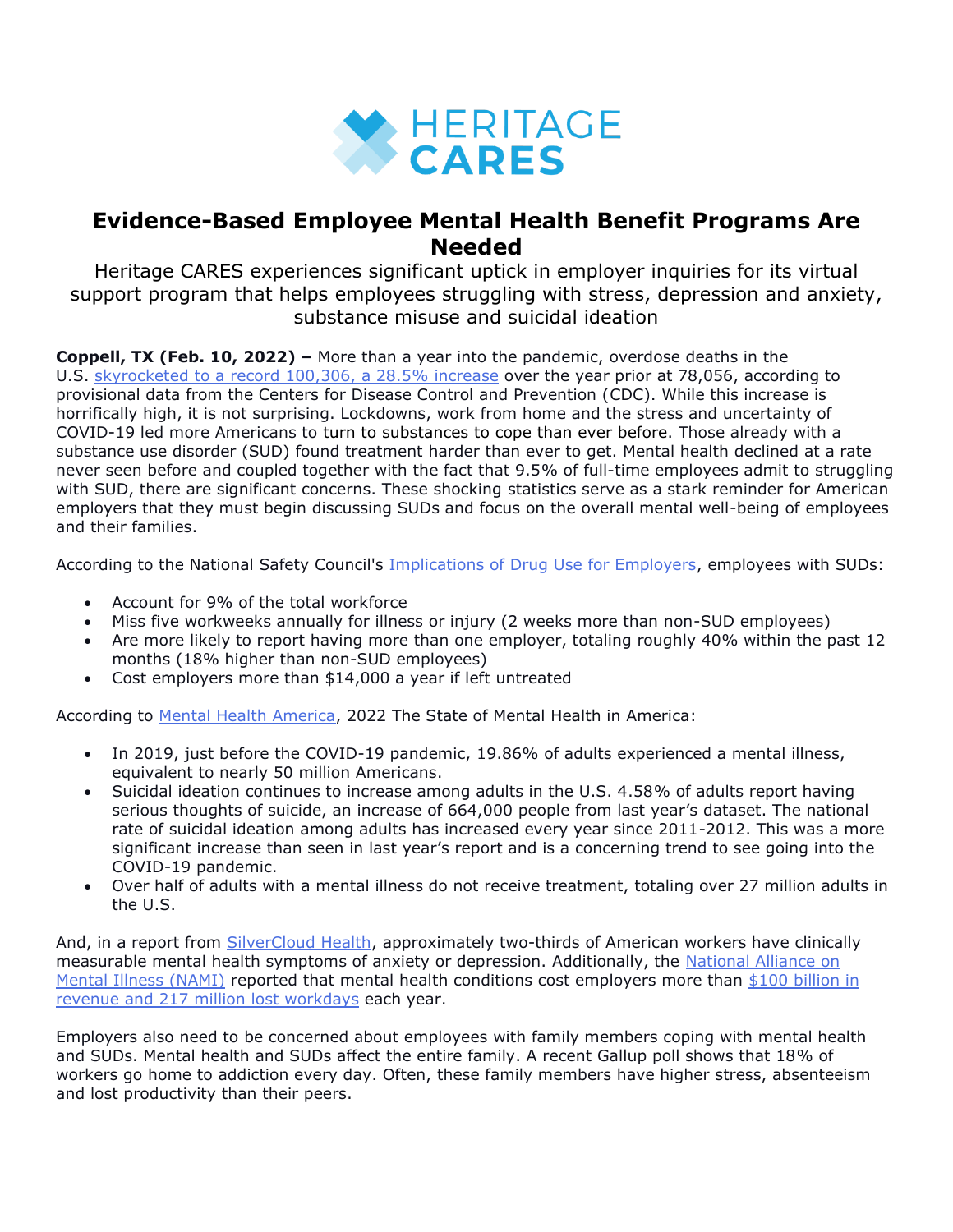"We know that many people with mental disorders and substance use disorders go hand in hand. The same is true for suicide and overdoses," said Hamilton Baiden, Heritage Health [Solutions](https://heritagehealthsolutions.com/leadership?utm_source=press+release&utm_medium=accesswire&utm_campaign=evidence-based%2Bemployee%2Bmental%2Bhealth%2Bbenefit%2Bprograms+) and Heritage [CARES](https://heritagehealthsolutions.com/leadership?utm_source=press+release&utm_medium=accesswire&utm_campaign=evidence-based%2Bemployee%2Bmental%2Bhealth%2Bbenefit%2Bprograms+) president. "We've been saying this for years. But unfortunately, it wasn't until The Great Resignation in the COVID-19-era workplace that employers started paying attention. Employers must find evidence-based support programs for their employees to be a preferred employer. Mental health days and posters in the break room just don't cut it."

There has never been a more critical time to consider mental health benefits packages that support employees and their family members alike.

Dallas-based [Heritage](https://heritagehealthsolutions.com/employers/?utm_source=press+release&utm_medium=accesswire&utm_campaign=evidence-based%2Bemployee%2Bmental%2Bhealth%2Bbenefit%2Bprograms+) CARES has seen a significant uptick in employer inquiries for its virtual support program that helps employees struggling with stress, depression and anxiety, substance misuse and suicidal ideation throughout the pandemic. The company provides innovative, evidence-based care to employees and their families by providing vital education, insight and support.

Employers who utilize Heritage CARES can give their employees and families access to:

- **Education** youturn is Heritage CARES online learning management system. It is one of the largest video libraries in the nation, full of educational, inspiring and insightful videos designed to increase understanding of stress, anxiety and wellness.
- **Peer Coaching** State-certified Assertive Community Engagement (ACE) NAADAC trained coaches meet participants where they are at in their journey and support them through it. They also understand which community resources and programs best fit each participant's situation.
- **Care Management** Participants can quickly communicate with trained health care professionals during times of crisis and receive an analysis of potential substance misuse and suicide risks.

Heritage CARES supports participants and their families and introduces new healthier ways of coping, including:

- Boundary Setting
- Understanding Addictive Habits
- Self-Care and Coping Strategies
- Mindfulness
- Intervention and Strategies
- Stress Management

"Every indicator is showing us the urgent need for reliable mental health resources that not only support employees and their families but also lead to healthier workplace environments and a healthier bottom line," said Baiden.

Please visit [Heritage](https://heritagehealthsolutions.com/employers/?utm_source=press+release&utm_medium=accesswire&utm_campaign=evidence-based%2Bemployee%2Bmental%2Bhealth%2Bbenefit%2Bprograms+) CARES or call 877-62CARES (22737) for more information on Heritage CARES.

###

## **About Heritage CARES**

Heritage CARES (Comprehensive Addiction Recovery Education and Support) is part of the Heritage Health Solutions family. It provides innovative virtual support programs designed specifically for employers, treatment centers, first-responders and reentry programs. The Heritage CARES programs help individuals and their family members struggling with stress, substance misuse, addiction, suicidal ideation and grief utilizing evidence-based strategies. The core components of the comprehensive vertical program include on-demand access to one of the largest online learning libraries, NAADAC credentialed peer coaching and care management where participants can quickly communicate with trained health care professionals during times of crisis. For more information on [Heritage](https://heritagehealthsolutions.com/heritage-cares/?utm_source=press+release&utm_medium=accesswire&utm_campaign=evidence-based%2Bemployee%2Bmental%2Bhealth%2Bbenefit%2Bprograms+) CARES, visit Heritage CARES or call 877-62CARES (22737) or email [help@heritage-cares.com.](mailto:help@heritage-cares.com)

## **MEDIA CONTACT:**